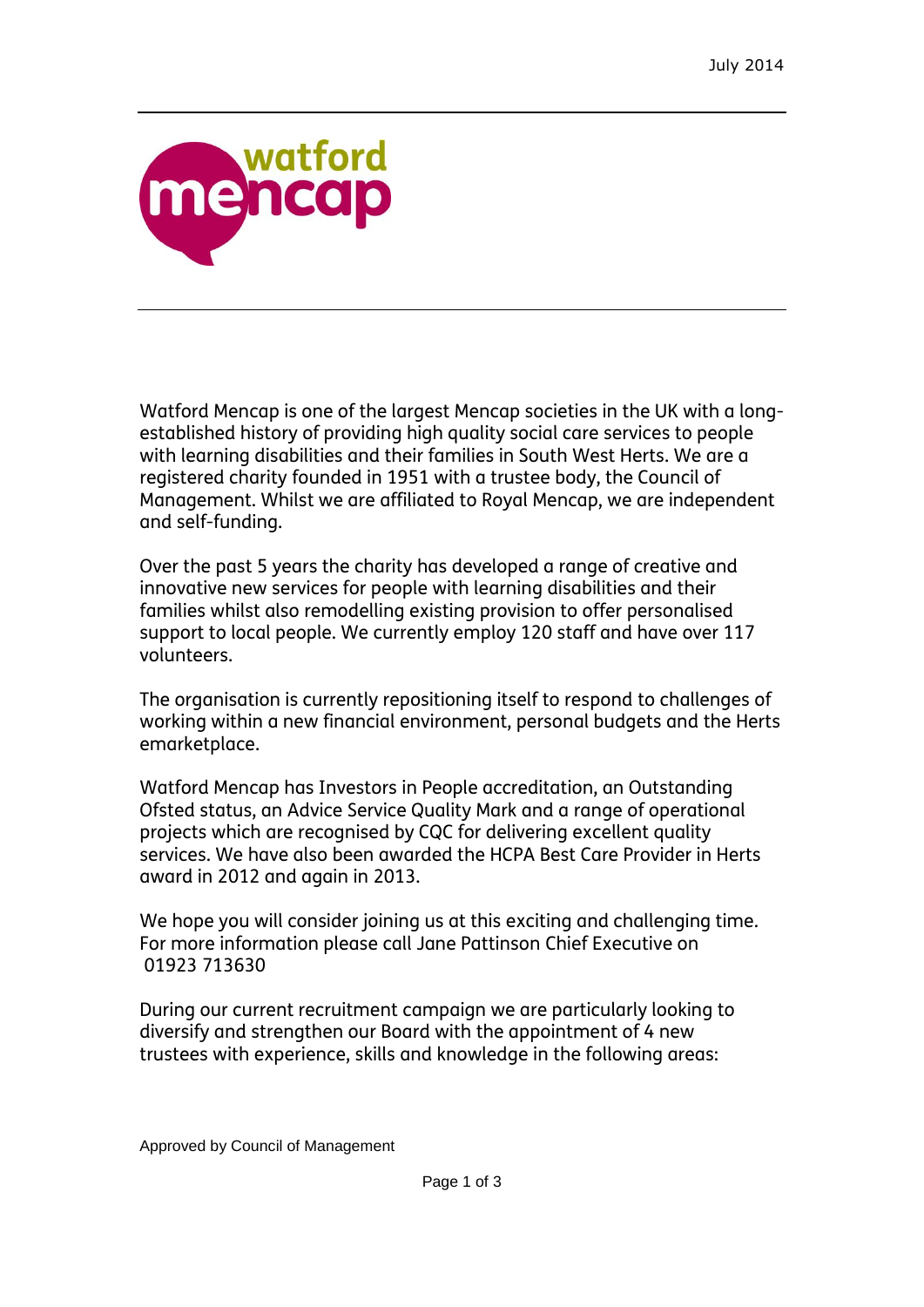- Strategic Finance and Accountancy
- Leadership and Management within Social Care
- Fundraising and Income Generation
- Marketing

## **TRUSTEE ROLE DESCRIPTION**

## **The statutory duties of a trustee**

- To ensure Watford Mencap complies with its governing document, charity law, company law and any other relevant legislation or regulations
- To ensure that Watford Mencap pursues its objects as defined in its governing document
- To ensure that Watford Mencap uses its resources exclusively in pursuance of its objectives
- To contribute actively to the board of trustees in giving firm strategic direction to the charity, setting overall policy, defining goals and setting targets and evaluating performance against agreed targets
- To safeguard the good name and values of the charity.
- To ensure the effective and efficient administration of the charity
- To ensure the financial stability of the charity
- To protect and manage the property of the charity and to ensure the proper investment of the charity's funds
- To appoint the Chief Executive and monitor his/her performance

## **Other duties**

In addition to the above statutory duties, each trustee should use any specific skills, knowledge or experience they have to help the board of trustees reach sound decisions. This may involve:

- Scrutinising board papers
- Leading discussions
- Focusing on key issues
- Providing quidance on new initiatives
- Other issues in which the trustee has special expertise

Approved by Council of Management